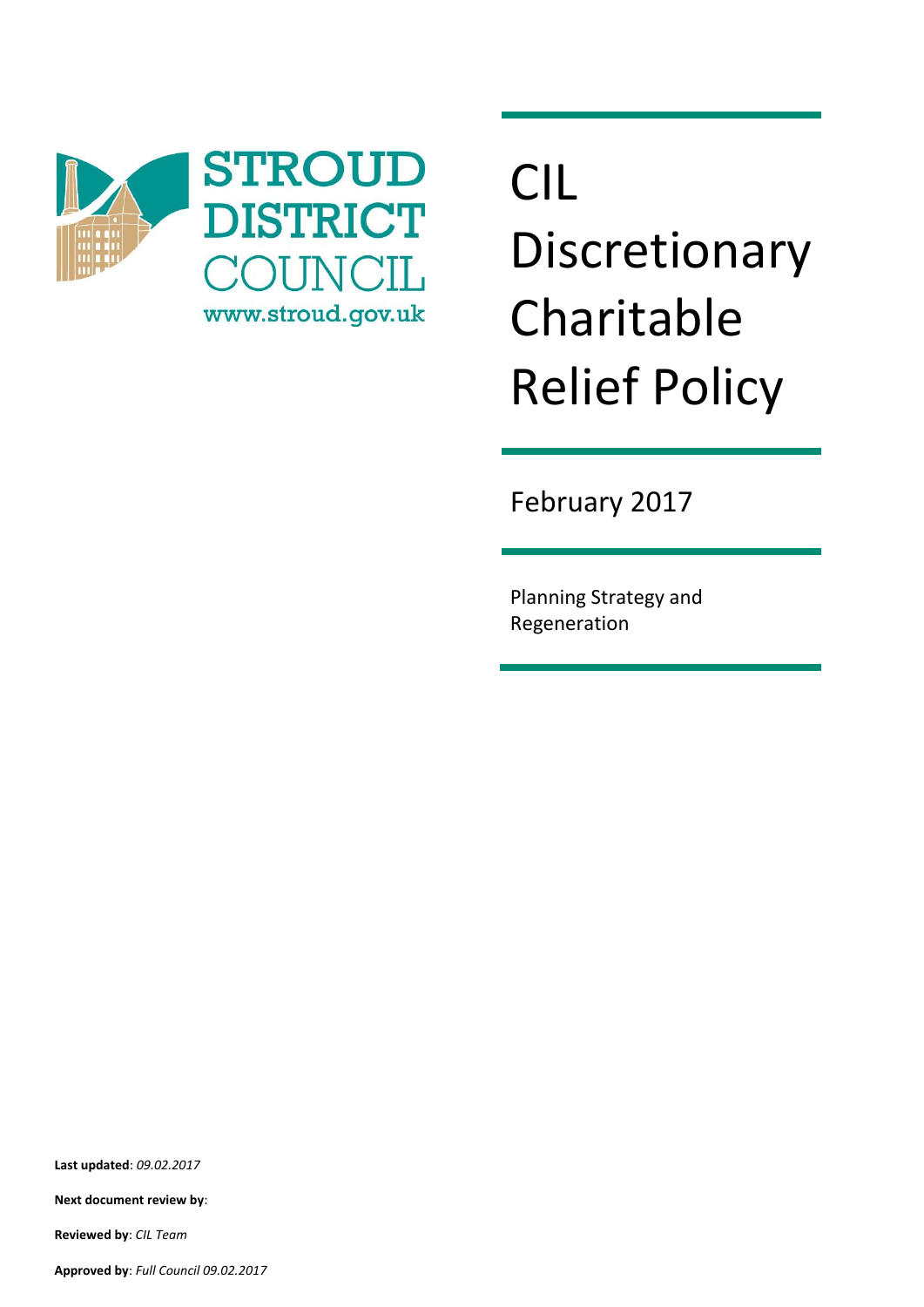## **Community Infrastructure Levy Discretionary Charitable Relief Policy**

In accordance with the Community Infrastructure Levy Regulations 2010 (as amended), Stroud District Council gives notice that it is offering discretionary charitable relief in its area under Regulations 44 and 45 of the Community Infrastructure Levy Regulations 2010 (as amended).

Stroud District Council will be offering this relief from 01/04/2017.

The discretionary charitable relief shall be given at the rate of 25% of the CIL chargeable amount.

#### Who is eligible for discretionary charitable relief?

In addition to the mandatory exemption for charitable institutions under Regulation 43, Stroud District Council is also offering discretionary relief to a charity landowner where the greater part of the chargeable development will be held as an investment from which the profits are applied for charitable purposes and they meet the requirements of Regulations 44 and 45 of the Community Infrastructure Levy Regulations 2010 (as amended):

#### Regulation 44:

To qualify for this relief:

- The claimant must be a charitable institution and own a material interest in the relevant land whether solely or jointly with other charitable institutions.
- The whole or greater part of the chargeable development must be used as an investment from which the profits will be applied for charitable purposes.

### Regulation 45:

To qualify for this relief the claimant must be a charitable institution which would be exempt from CIL pursuant to regulation 43 but for the relief applied for being State Aid. For the relief to be available in this case the Council must be satisfied that the aid is not notifiable to the European Commission.

#### Are there disqualifying events for discretionary charitable relief?

For seven years after the commencement of development (the 'clawback period'), you must inform Stroud District Council when a disqualifying event happens. This must be done within 14 days of the disqualifying event. Where this is not done, a surcharge equal to 20 per cent of the chargeable amount or £2,500, whichever is the lesser, may be applied.

A disqualifying event is one or more of the following:

- change of purpose: the owner of the interest in the land in which relief was given ceases to be eligible for charitable relief (i.e. the owner ceases to be a charitable institution or uses the building for an ineligible use),
- change of ownership: the whole of the interest in the land in which relief was given is transferred to a person who is not eligible for charitable relief, or
- change of leasehold: the lease under which the interest in the land is held is terminated, and the owner of the reversion is not eligible for charitable relief